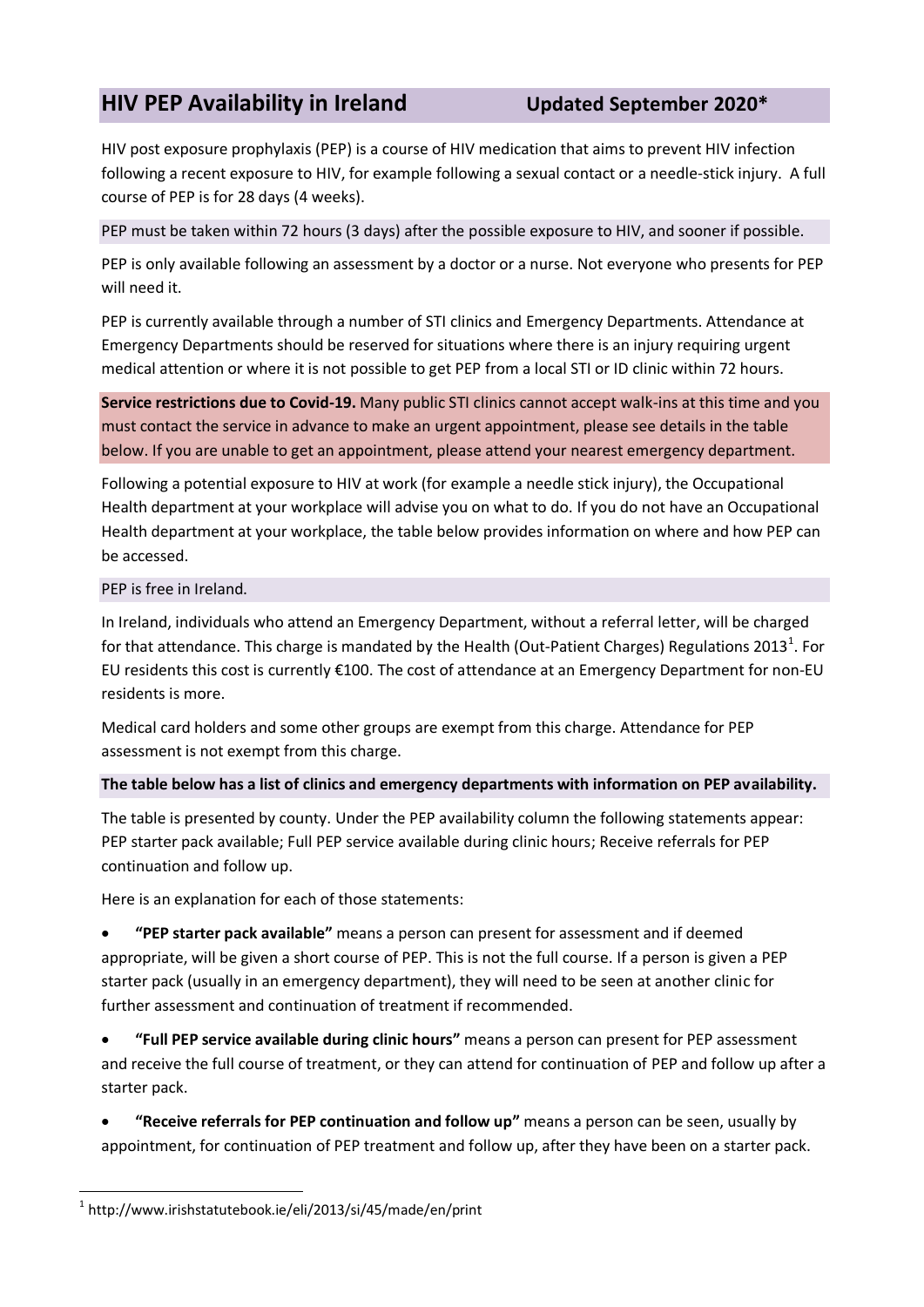| <b>County</b>                           | <b>Clinic</b>                                                                                                                  | <b>Opening hours</b>                                                                                             | <b>PEP Availability</b>                                                                      |
|-----------------------------------------|--------------------------------------------------------------------------------------------------------------------------------|------------------------------------------------------------------------------------------------------------------|----------------------------------------------------------------------------------------------|
| Antrim<br>(Tel: 048<br>from ROI)        | <b>GUM Clinic</b><br>Royal Victoria Hospital<br>Grosvenor Road<br><b>Belfast</b><br>Tel: 028 96 152111                         | By appointment only:<br>Mon - Fri: 8.15 - 10.15am                                                                | Full PEP service available<br>during clinic hours                                            |
|                                         | <b>Emergency Department</b><br><b>Royal Victoria Hospital</b><br><b>Grosvenor Road</b><br><b>Belfast</b><br>Tel: 028 9063 2250 | 24/7 Emergency Department                                                                                        | PEP starter pack available                                                                   |
|                                         | <b>Emergency Department</b><br><b>Mater Hospital</b><br>45-54 Crumlin Road<br><b>Belfast</b><br>Tel: 028 9074 1211             | 24/7 Emergency Department                                                                                        | PEP starter pack available                                                                   |
| <b>Armagh</b><br>(Tel: 048<br>from ROI) | <b>GUM Clinic</b><br><b>Health and Care Centre</b><br>Tavanagh Avenue<br>Portadown<br>Tel: 028 3756 2080                       | Appointments:<br>Tues/Thurs: 9am - 4pm                                                                           | Full PEP Service during clinic<br>hours                                                      |
|                                         | <b>Emergency Department</b><br>Craigavon Area Hospital<br>68 Lurgan Road<br>Portadown<br>Tel: 028 3861 2006/2014               | 24/7 Emergency Department                                                                                        | PEP starter pack available                                                                   |
|                                         | <b>Emergency Department</b><br>Daisy Hill Hospital<br>5 Hospital Road<br><b>Newry</b><br>Tel: 028 3083 5000                    | 24/7 Emergency Department                                                                                        | PEP starter pack available                                                                   |
| <b>Carlow</b>                           | <b>STI Clinic</b><br>Carlow District Hospital<br>Athy Road<br>Tel: 051 842 646                                                 | PEP service available by appointment at Waterford clinic,<br>call contact number to make arrangements to be seen |                                                                                              |
| Cavan                                   | <b>Emergency Department</b><br><b>Cavan General Hospital</b><br>Lisdaran<br>Cavan<br>Tel: 049 437 6000                         | 24/7 Emergency Department                                                                                        | PEP starter pack available                                                                   |
| Clare                                   | <b>STI Clinic</b><br><b>University Hospital Ennis</b><br>Tel: 061 482 382                                                      | By appointment only:<br>Mon: 9am - 12pm                                                                          | Attend ED for starter pack,<br>then referral to STI clinic for<br>continuation and follow up |
|                                         | <b>Ennis Injury Unit</b><br><b>University Hospital Ennis</b><br>Ennis<br>Tel: 065 686 3121                                     | Open 7 days and Bank<br>Holidays: 8am-8pm                                                                        | PEP starter pack available                                                                   |
| <b>Cork</b>                             | <b>STI Clinic</b><br>South Infirmary Victoria<br>University Hospital<br>Old Blackrock Road<br>Tel: 021 496 6844                | By appointment only:<br>Mon-Thurs: 9am - 12.30pm<br>Wed: 2 - 4.30pm                                              | PEP starter pack available                                                                   |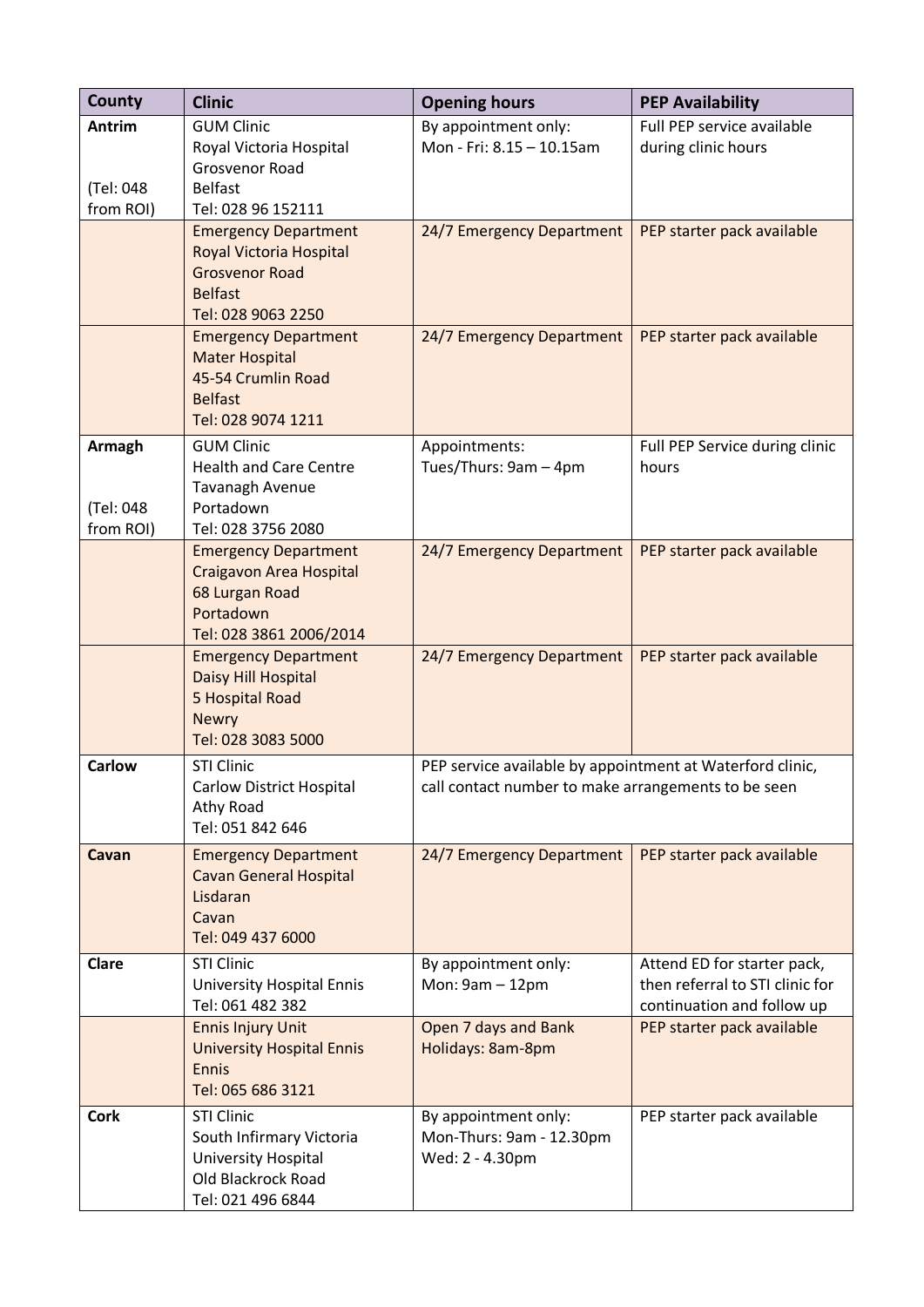| County                                 | <b>Clinic</b>                                                                                                                                                                                                                     | <b>Opening hours</b>                                   | <b>PEP Availability</b>                                         |
|----------------------------------------|-----------------------------------------------------------------------------------------------------------------------------------------------------------------------------------------------------------------------------------|--------------------------------------------------------|-----------------------------------------------------------------|
| <b>Cork</b><br>continued               | <b>Sexual Assault Treatment Unit</b><br>South Infirmary Victoria<br><b>University Hospital</b><br><b>Old Blackrock Road</b><br>Tel: 021 4926297<br>satu@sivuh.ie<br>Out of hours tel: 021 4926100<br><b>Nurse Manager on duty</b> | 24/7 Sexual assault cases<br>only                      | PEP starter pack available                                      |
|                                        | <b>Emergency Department</b><br><b>Cork University Hospital</b><br>Tel: 021 4920200                                                                                                                                                | 24/7 Emergency Department                              | PEP starter pack available                                      |
|                                        | ID/HIV Clinic<br><b>Cork University Hospital</b><br>Wilton, Cork<br>Tel: 021 4922795                                                                                                                                              | By appointment only                                    | Receive referrals for PEP<br>continuation and follow up         |
|                                        | <b>Emergency Department</b><br><b>Mercy University Hospital</b><br>Tel: 021 4935 241/341                                                                                                                                          | 24/7 Emergency Department                              | PEP starter pack available                                      |
|                                        | <b>Bantry Injury Unit</b><br><b>Bantry General Hospital</b><br>Tel: 027 52929                                                                                                                                                     | Mon-Sun: 8am-8pm                                       | PEP starter pack available                                      |
|                                        | <b>Mallow Injury Unit</b><br><b>Mallow General Hospital</b><br>Tel: 022 58506                                                                                                                                                     | <b>CUH</b>                                             | No PEP service available, patients referred to ID/HIV clinic at |
| <b>Derry</b><br>(Tel: 048<br>from ROI) | <b>GUM Clinic</b><br>Altnagelvin Area Hospital<br>Glenshane Road<br>Londonderry<br>Tel: 028 7161 1269                                                                                                                             | Appointments:<br>Mon-Fri: 8.30am - 4.30pm              | Full PEP service available<br>during clinic hours               |
|                                        | <b>Emergency Department</b><br>Altnagelvin Area Hospital<br><b>Anderson House</b><br><b>Glenshane Road</b><br>Londonderry<br>Tel: 028 7134 5171                                                                                   | 24/7 Emergency Department   PEP starter pack available |                                                                 |
|                                        | <b>GUM Clinic</b><br>Causeway Hospital<br>4 Newbridge Road<br>Coleraine<br>Tel: 028 7034 6028                                                                                                                                     | Appointments:<br>Mon - Fri: 9am - 5pm                  | Full PEP service available<br>during clinic hours               |
|                                        | <b>Emergency Department</b><br><b>Causeway Hospital</b><br>4 Newbridge Road<br>Coleraine<br>Tel: 028 7032 7032                                                                                                                    | 24/7 Emergency Department                              | PEP starter pack available                                      |
| <b>Donegal</b>                         | <b>GUM/STI Clinic</b><br>Letterkenny General Hospital<br>Letterkenny<br>Tel: 074 912 3715                                                                                                                                         | By appointment only:<br>Thurs: 5.30 - 9pm              | Full PEP service available<br>during clinic hours               |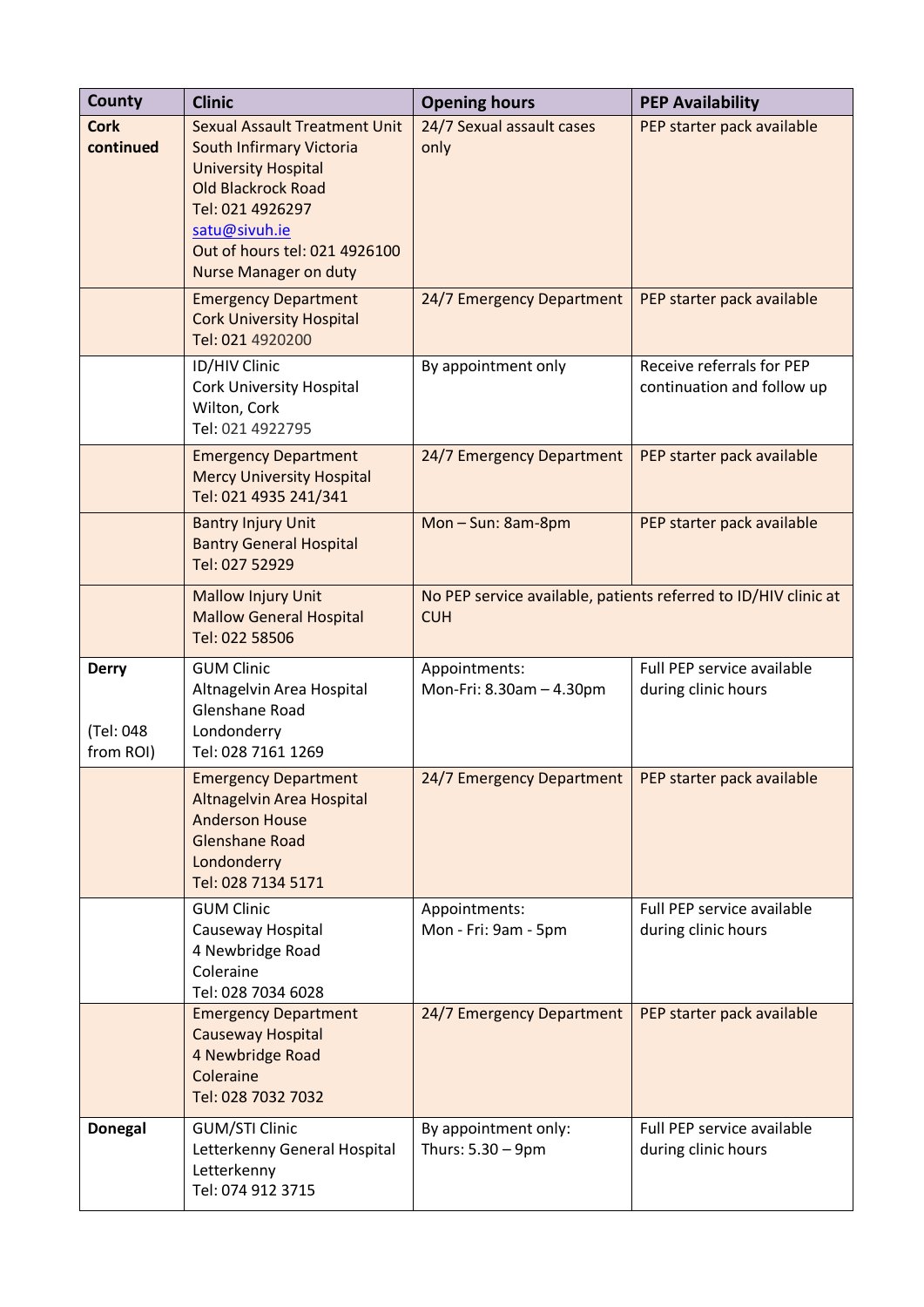| County            | <b>Clinic</b>                                 | <b>Opening hours</b>                      | <b>PEP Availability</b>    |
|-------------------|-----------------------------------------------|-------------------------------------------|----------------------------|
| <b>Donegal</b>    | <b>Emergency Department</b>                   | 24/7 Emergency Department                 | PEP starter pack available |
| continued         | Letterkenny General Hospital                  |                                           |                            |
|                   | Letterkenny<br>Tel: 074 912 5888              |                                           |                            |
|                   | <b>Donegal Sexual Assault</b>                 | 24/7 Sexual assault cases                 | PEP starter pack available |
|                   | <b>Treatment Unit</b>                         | only                                      |                            |
|                   | <b>Letterkenny University</b>                 |                                           |                            |
|                   | Hospital                                      |                                           |                            |
|                   | <b>NoWDOC Premises</b>                        |                                           |                            |
|                   | Oldtown                                       |                                           |                            |
|                   | Letterkenny                                   |                                           |                            |
|                   | Tel: 074 9104436<br>SATU mobile: 087 0681964  |                                           |                            |
|                   | satu.letterkenny@hse.ie                       |                                           |                            |
|                   | Out of hours telephone                        |                                           |                            |
|                   | number: 0870681964                            |                                           |                            |
| Down              | <b>Sexual Health Clinic</b>                   | Appointments:                             | Full PEP service available |
|                   | Down Hospital                                 | Mon - Fri: 9am - 4pm                      | during clinic hours        |
|                   | 2 Struell Wells Road                          |                                           |                            |
| (048 from<br>ROI) | Downpatrick<br>Tel: 028 4483 8133             |                                           |                            |
|                   | <b>Emergency Department</b>                   | 24/7 Emergency Department                 | PEP starter pack available |
|                   | Down Hospital                                 |                                           |                            |
|                   | 2 Struell Wells Road                          |                                           |                            |
|                   | Downpatrick                                   |                                           |                            |
|                   | Tel: 028 4461 3311                            |                                           |                            |
|                   | <b>GUM Clinic</b>                             | Appointments:                             | Full PEP service available |
|                   | John Mitchell Place<br><b>Hill Street</b>     | Mon: 1.30 - 4pm<br>Wed & Fri: 9am-12.30pm | during clinic hours        |
|                   | Newry                                         |                                           |                            |
|                   | Tel: 028 3756 2080                            |                                           |                            |
| <b>Dublin</b>     | <b>GUIDE Clinic</b>                           | By appointment only:                      | Full PEP service available |
|                   | St. James's Hospital                          | Mon-Thurs: 9 - 11am                       | during clinic hours        |
|                   | James's Street                                | $2 - 3.30$ pm                             |                            |
|                   | Dublin 8<br>Tel: 01 416 2315/2316             | Fri: 9 - 11am                             |                            |
|                   | http://www.guideclinic.ie/                    |                                           |                            |
|                   | <b>Emergency Department</b>                   | 24/7 Emergency Department                 | PEP starter pack available |
|                   | St. James's Hospital                          |                                           |                            |
|                   | James's Street                                |                                           |                            |
|                   | Dublin 8                                      |                                           |                            |
|                   | Tel: 01 4103000, 4162774/5                    |                                           |                            |
|                   | ID Clinic                                     | By appointment only                       | Receive referrals for PEP  |
|                   | <b>Mater Hospital</b><br><b>Eccles Street</b> |                                           | continuation and follow up |
|                   | Dublin 7                                      |                                           |                            |
|                   | Tel: 01 803 2063                              |                                           |                            |
|                   | STI Clinic                                    | No PEP walk in service - referred to ED   |                            |
|                   | <b>Mater Hospital</b>                         |                                           |                            |
|                   | <b>Eccles Street</b>                          |                                           |                            |
|                   | Dublin 7                                      |                                           |                            |
|                   | Tel: 01 803 2563                              |                                           |                            |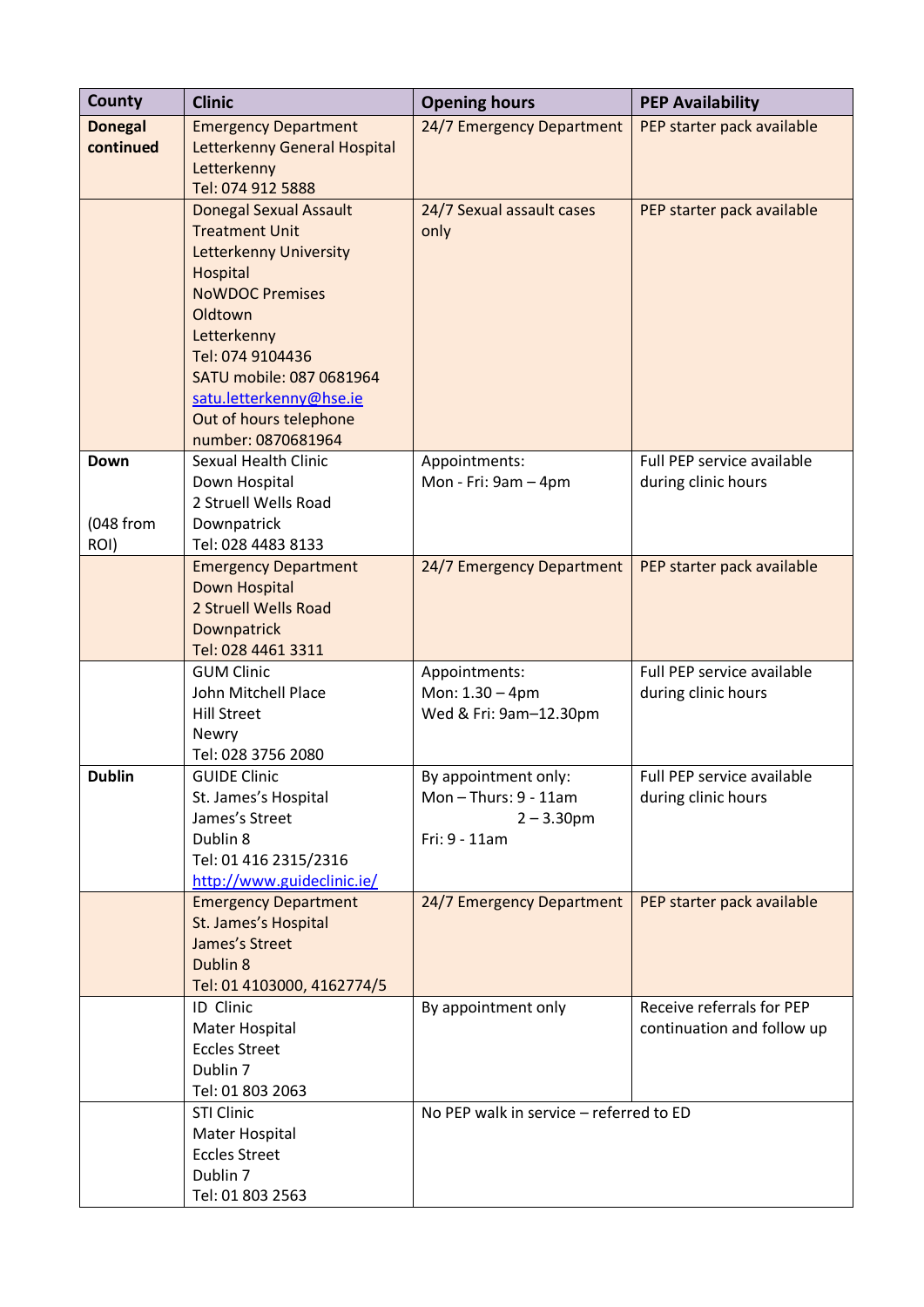| County                     | <b>Clinic</b>                                                                                                                                                                   | <b>Opening hours</b>                                         | <b>PEP Availability</b>                                 |
|----------------------------|---------------------------------------------------------------------------------------------------------------------------------------------------------------------------------|--------------------------------------------------------------|---------------------------------------------------------|
| <b>Dublin</b><br>continued | <b>Emergency Department</b><br><b>Mater Hospital</b><br><b>Eccles Street</b><br>Dublin <sub>7</sub><br>Tel: 01 803 2000                                                         | 24/7 Emergency Department                                    | PEP starter pack available                              |
|                            | Gay Men's Health Service<br>Meath Primary Care Centre,<br>Heytesbury Street,<br>Dublin 8.<br>Tel: 01 9212730                                                                    | <b>CLOSED</b>                                                | Full PEP service available<br>during clinic hours       |
|                            | <b>ID Clinic</b><br>St. Vincent's University<br>Hospital<br>Elm Park<br>Merrion Rd.<br>Dublin 4<br>Tel: 01 221 3363/3035                                                        | No PEP walk in service -<br>referred to ED                   | Receive referrals for PEP<br>continuation and follow up |
|                            | <b>Emergency Department</b><br><b>St. Vincent's University</b><br>Hospital<br><b>Elm Park</b><br>Merrion Rd.<br>Dublin 4<br>Tel: 01 221 4358                                    | 24/7 Emergency Department                                    | PEP starter pack available                              |
|                            | <b>Emergency Department</b><br>St. Michael's Hospital<br>Lower George's St<br>Dub Laoghaire<br>Tel: 01 6639815                                                                  | No PEP service available, patients referred to St. Vincent's |                                                         |
|                            | St. Columcille's Injury Unit<br><b>St Columcille's Hospital</b><br>Loughlinstown<br>Tel: 01 2115048                                                                             | No PEP service available, patients referred to St. Vincent's |                                                         |
|                            | <b>ID Clinic</b><br><b>Beaumont Hospital</b><br>Dublin 9<br>Tel: 01 809 3006                                                                                                    | No PEP walk in service -<br>referred to ED                   | Receive referrals for PEP<br>continuation and follow up |
|                            | <b>Emergency Department</b><br><b>Beaumont Hospital</b><br>Dublin 9<br>Tel: 01 809 3000                                                                                         | 24/7 Emergency Department                                    | PEP starter pack available                              |
|                            | <b>Sexual Assault Treatment Unit</b><br>Rotunda Hospital,<br>Parnell Square,<br>Dublin 1<br>Tel: 01 817 1736<br>SATU@rotunda.ie<br>Out of hours tel: 01 8171700<br>ask for SATU | 24/7 Sexual assault cases<br>only                            | PEP starter pack available                              |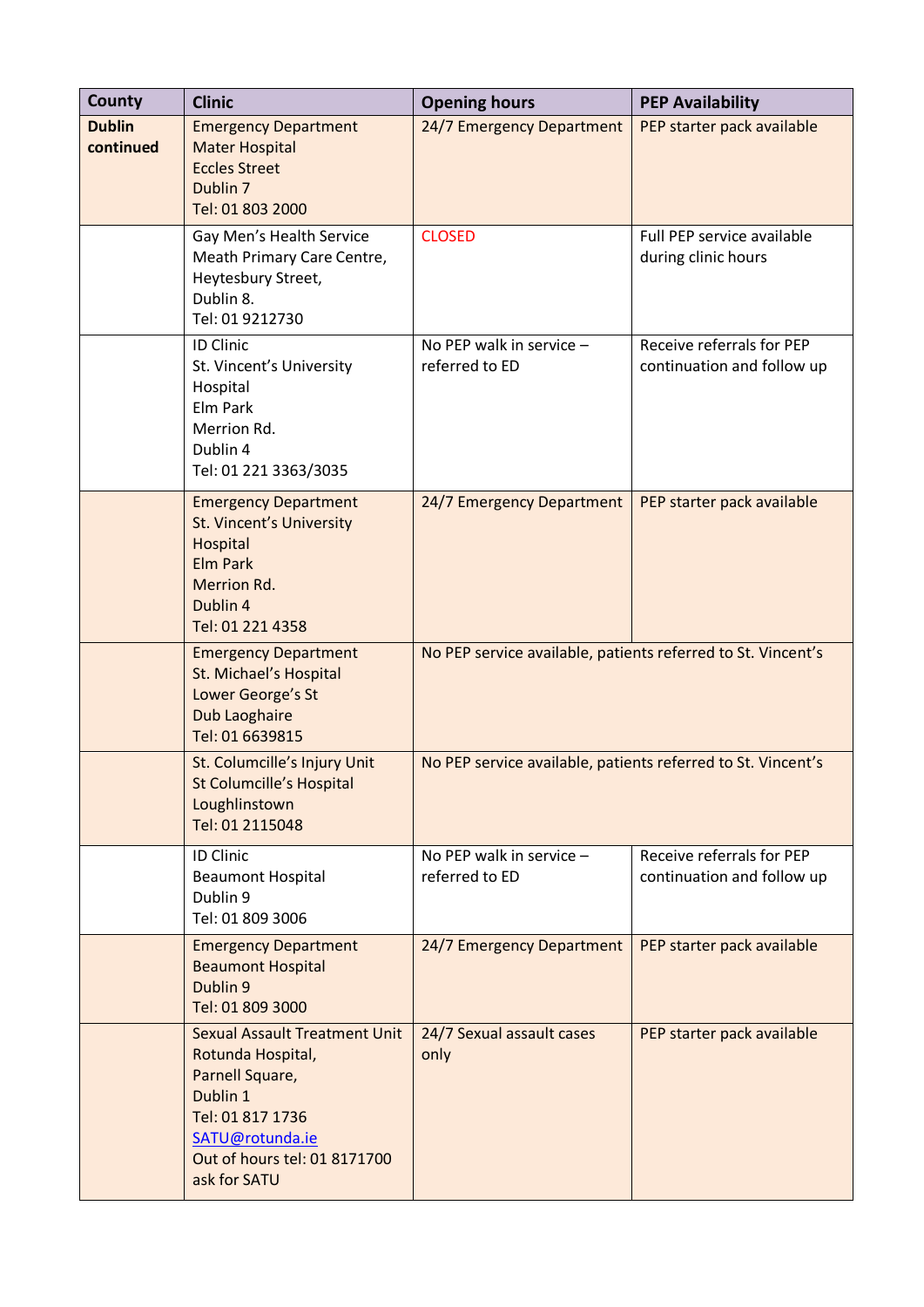| <b>County</b>                  | <b>Clinic</b>                                                                                                                 | <b>Opening hours</b>                                                                              | <b>PEP Availability</b>                           |
|--------------------------------|-------------------------------------------------------------------------------------------------------------------------------|---------------------------------------------------------------------------------------------------|---------------------------------------------------|
| <b>Dublin</b><br>continued     | <b>Emergency Department</b><br><b>Connolly Hospital</b><br><b>Mill Road</b><br>Blanchardstown<br>Tel: 01 646 6250/6251        | 24/7 Emergency Department                                                                         | PEP starter pack available                        |
|                                | <b>Emergency Department</b><br><b>Tallaght Hospital (AMNCH)</b><br><b>Tallaght</b><br>Dublin 24<br>Tel: 01 414 3601/3536      | 24/7 Emergency Department                                                                         | PEP starter pack available                        |
|                                | <b>Emergency Department</b><br>(Paed)<br><b>Tallaght Hospital (AMNCH)</b><br><b>Tallaght</b><br>Dublin 24<br>Tel: 01 414 3510 | 24/7 Emergency Department<br>(Paediatric service only)                                            | PEP starter pack available                        |
|                                | <b>Emergency Department</b><br>Our Lady's Children's Hospital<br>Crumlin<br>Dublin 12<br>Tel: 01 409 6326                     | 24/7 Emergency Department<br>(Paediatric service only)                                            | PEP starter pack available                        |
|                                | <b>Emergency Department</b><br>Temple St. Children's Hospital<br>Temple St.<br>Dublin 1<br>Tel: 01 878 4274                   | 24/7 Emergency Department<br>(Paediatric service only)                                            | PEP starter pack available                        |
| Fermanagh<br>(048 from<br>ROI) | <b>Emergency Department</b><br>South West Acute Hospital<br>124 Irvinestown Road<br>Enniskillen<br>Tel: 028 6638 2000         | 24/7 Emergency Department                                                                         | PEP starter pack available                        |
| Galway                         | <b>STI Clinic</b><br>Portiuncula Hospital<br><b>Ballinasloe</b><br>Tel: 090 964 8372 (ext 676)                                | No PEP walk in service - referred to ED                                                           |                                                   |
|                                | <b>Emergency Department</b><br>Portiuncula Hospital<br><b>Ballinasloe</b><br>Tel: 090 964 8200                                | 24/7 Emergency Department                                                                         | PEP starter pack available                        |
|                                | <b>STI Clinic</b><br>University Hospital Galway<br>Newcastle Road<br>Tel: 091 525 200                                         | By appointment only:<br>Monday afternoon,<br>Wednesday morning and<br>afternoon<br>Friday morning | Full PEP service available<br>during clinic hours |
|                                | <b>Emergency Department</b><br><b>University Hospital Galway</b><br><b>Newcastle Road</b><br>Tel: 091 524 222                 | 24/7 Emergency Department                                                                         | PEP starter pack available                        |
|                                | <b>Sexual Assault Treatment Unit</b><br><b>Hazelwood House</b>                                                                | 24/7 Sexual Assault cases<br>only                                                                 | PEP starter pack and supply<br>available          |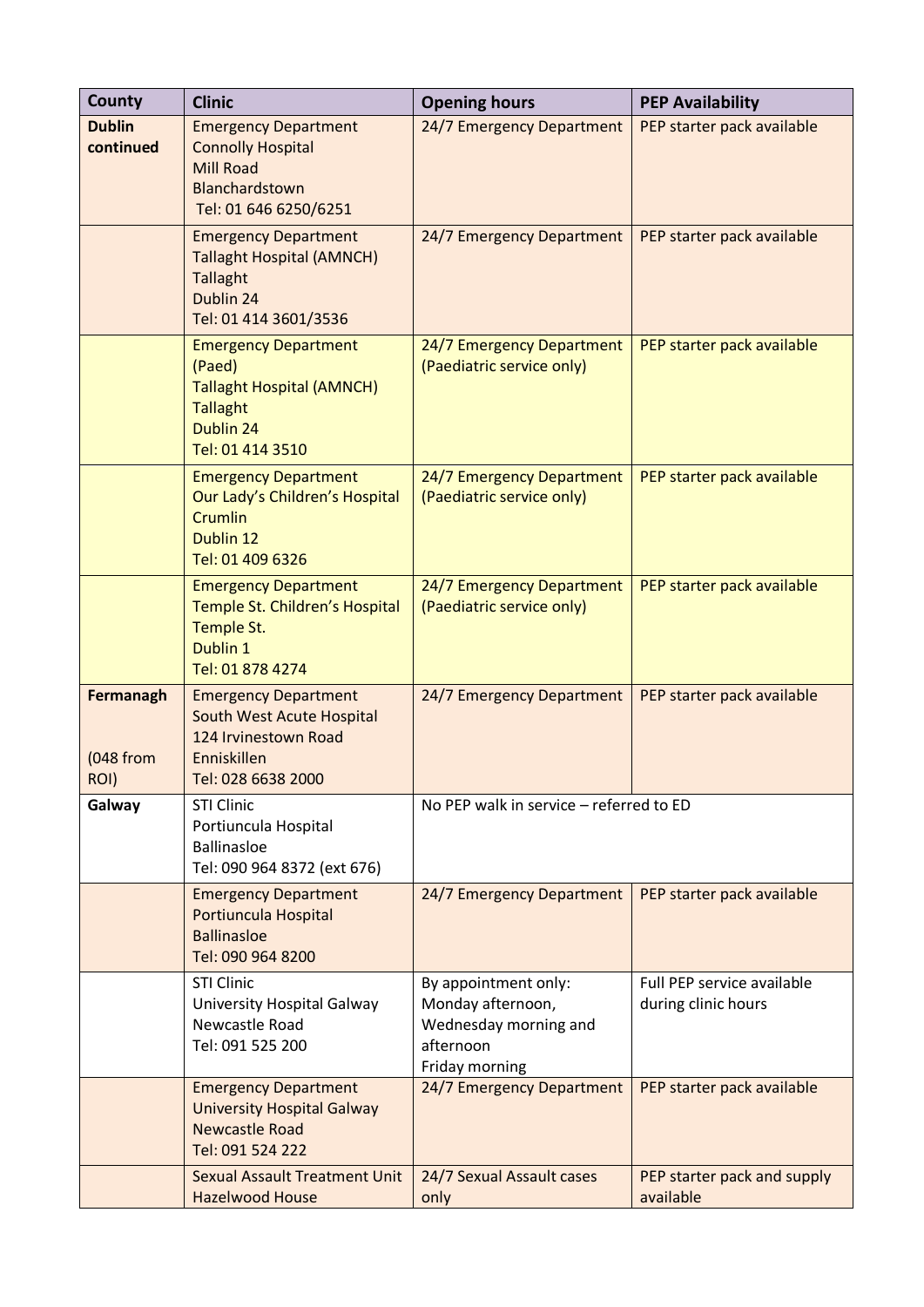| County          | <b>Clinic</b>                                                                                                                                                                       | <b>Opening hours</b>                                                   | <b>PEP Availability</b>                                                                      |
|-----------------|-------------------------------------------------------------------------------------------------------------------------------------------------------------------------------------|------------------------------------------------------------------------|----------------------------------------------------------------------------------------------|
|                 | <b>Parkmore Road</b><br>Tel: 091 765751/087 6338118<br>satugalway.hsewest@hse.ie<br>Out of hours tel: 091757631                                                                     |                                                                        |                                                                                              |
|                 | Nurse Manager on duty for<br><b>Merlin Park Hospital</b>                                                                                                                            |                                                                        |                                                                                              |
| <b>Kerry</b>    | <b>STI Clinic</b><br>University Hospital Kerry<br><b>Tralee</b><br>Tel: 021 496 6844                                                                                                | No PEP service available - referred to CUH ID/HIV Clinic               |                                                                                              |
|                 | <b>Emergency Department</b><br><b>University Hospital Kerry</b><br><b>Tralee</b><br>Tel: 066 718 4000                                                                               | 24/7 Emergency Department                                              | PEP starter pack available                                                                   |
| <b>Kildare</b>  | <b>Emergency Department</b><br><b>Naas General Hospital</b><br><b>Naas</b><br>Tel: 045 849 900/500                                                                                  | 24/7 Emergency Department                                              | PEP starter pack available                                                                   |
| <b>Kilkenny</b> | <b>Emergency Department</b><br>St. Luke's General Hospital<br>Kilkenny<br>Tel: 056 778 5000                                                                                         | 24/7 Emergency Department                                              | PEP starter pack available                                                                   |
| Laois           | <b>STI Clinic</b><br>Out patients Dept.<br>Midland Regional Hospital<br>Block Rd.<br>Portlaoise<br>Tel: 086 859 1273                                                                | Walk in and by appointment:<br>Tues: 2 - 4.30pm<br>Tues: $5 - 6.15$ pm | Full PEP service available<br>during clinic hours                                            |
|                 | <b>Emergency Department</b><br><b>Midland Regional Hospital</b><br><b>Block Rd.</b><br>Portlaoise<br>Tel: 086 859 1273                                                              | 24/7 Emergency Department                                              | PEP starter pack available                                                                   |
| <b>Limerick</b> | <b>STI Clinic</b><br><b>University Hospital Limerick</b><br>Dooradoyle<br>Tel: 061 482 382                                                                                          | By appointment only:<br>Tues/Thurs: 9am - 12pm                         | Attend ED for starter pack,<br>then referral to STI clinic for<br>continuation and follow up |
|                 | <b>Emergency Department</b><br><b>University Hospital Limerick</b><br>Dooradoyle<br>Tel: 061 301 111                                                                                | 24/7 Emergency Department                                              | PEP starter pack available                                                                   |
|                 | <b>Sexual Assault Treatment Unit</b><br><b>University Hospital Limerick</b><br>St. Nessan's Road<br>Dooradoyle<br>Out of hours service only:<br>contact shannondoc: 1850<br>212 999 | 24/7 Sexual assault cases<br>only                                      | PEP starter pack available                                                                   |
|                 | St. John's Injury Unit<br>St. John's Hospital<br><b>New Road</b><br>Tel: 061 462132                                                                                                 | Staff only - members of the public referred to ED in UHL               |                                                                                              |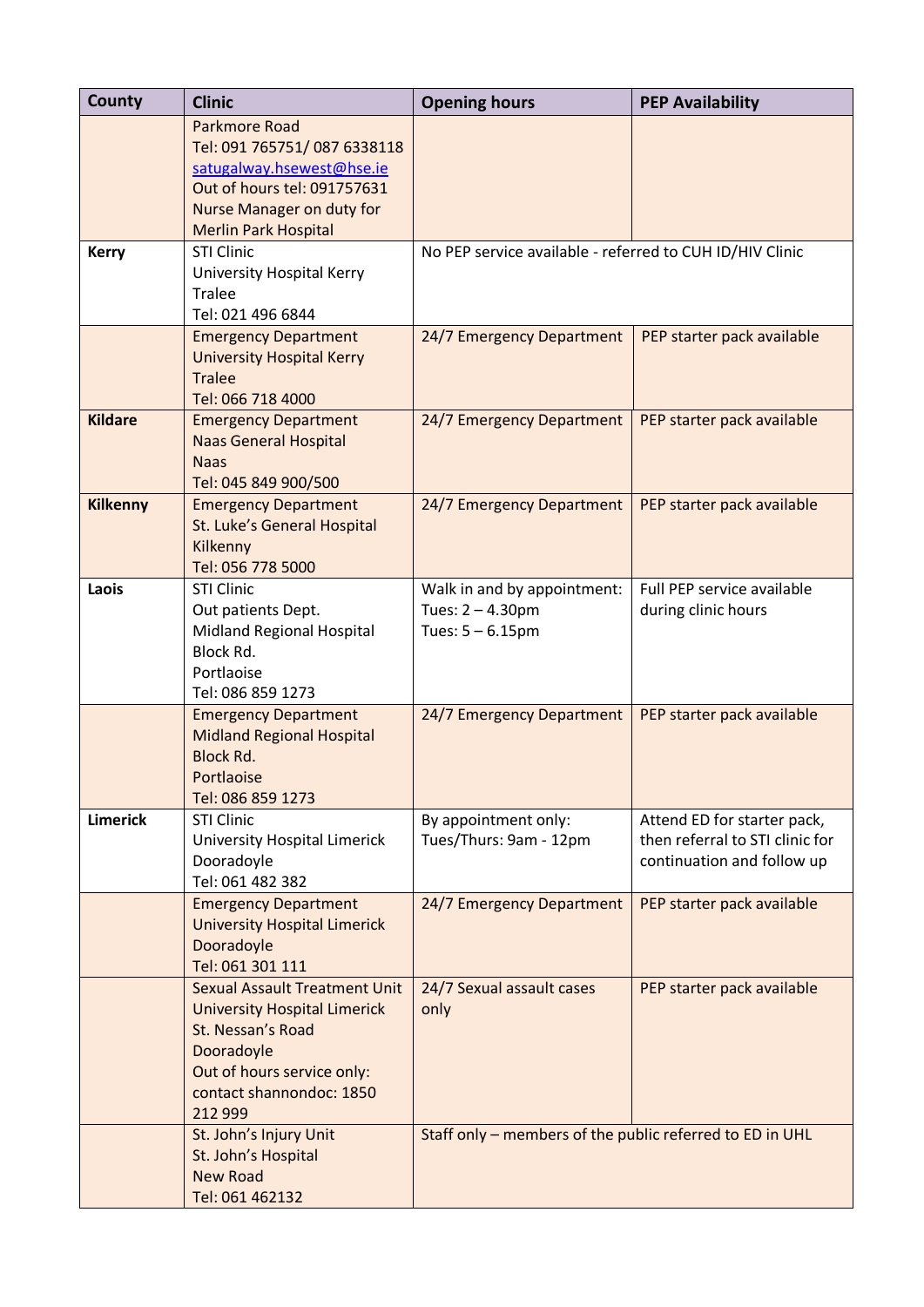| County           | <b>Clinic</b>                                                                                                       | <b>Opening hours</b>                                            | <b>PEP Availability</b>                                 |
|------------------|---------------------------------------------------------------------------------------------------------------------|-----------------------------------------------------------------|---------------------------------------------------------|
| Louth            | <b>STI Clinic</b><br>Louth County Hospital<br><b>Dublin Road</b><br>Dundalk<br>Tel: 086 824 1847                    | By appointment only:<br>Tuesday (all day)<br>Friday 1.30-4pm    | PEP starter pack available                              |
|                  | Dundalk Injury Unit<br><b>Louth County Hospital</b><br><b>Dublin Road</b><br><b>Dundalk</b><br>Tel: 042 9334701     | No PEP service, patients referred elsewhere                     |                                                         |
|                  | <b>STI Clinic</b><br>Our Lady of Lourdes Hospital<br>Drogheda<br>Tel: 086 824 1847                                  | No PEP service, patients referred elsewhere                     |                                                         |
|                  | <b>Emergency Department</b><br>Our Lady of Lourdes Hospital<br>Drogheda<br>Tel: 041 983 7601                        | 24/7 Emergency Department                                       | PEP starter pack available                              |
| <b>Mayo</b>      | <b>STI Clinic</b><br>Mayo General Hospital<br>Castlebar<br>Tel: 094 902 1733 (ext 3501)                             | No PEP service, patients referred elsewhere                     |                                                         |
|                  | <b>Emergency Department</b><br><b>Mayo General Hospital</b><br>Castlebar<br>Tel: 094 902 1733                       | 24/7 Emergency Department                                       | PEP starter pack available                              |
| <b>Meath</b>     | <b>Emergency Department</b><br>Our Lady's Hospital<br><b>Navan</b><br>Tel: 046 907 8500                             | 24/7 Emergency Department                                       | PEP starter pack available                              |
| Monaghan         | <b>GUM Clinic</b><br>Monaghan General Hospital<br>Monaghan<br>Tel: 086 824 1847                                     | No PEP service, patients referred elsewhere                     |                                                         |
|                  | <b>Minor Injury Unit</b><br><b>Monaghan General Hospital</b><br>Monaghan<br>Tel: 047 38835                          | Mon-Fri: 9am-5pm                                                | PEP starter pack available                              |
| <b>Offaly</b>    | <b>Emergency Department</b><br><b>Midland Regional Hospital</b><br><b>Tullamore</b><br>Tel: 057 935 8024 / 932 1501 | 24/7 Emergency Department                                       | PEP starter pack available                              |
| <b>Roscommon</b> | <b>Roscommon Injury Unit</b><br><b>Roscommon University</b><br>Hospital<br><b>Athlone Road</b><br>Tel: 090 6632212  | No PEP service, patients referred elsewhere                     |                                                         |
| <b>Sligo</b>     | <b>GUM Clinic</b><br>Sligo General Hospital<br>The Mall<br>Tel: 071 917 0473                                        | No PEP walk in service<br>available, patients referred<br>to ED | Receive referrals for PEP<br>continuation and follow up |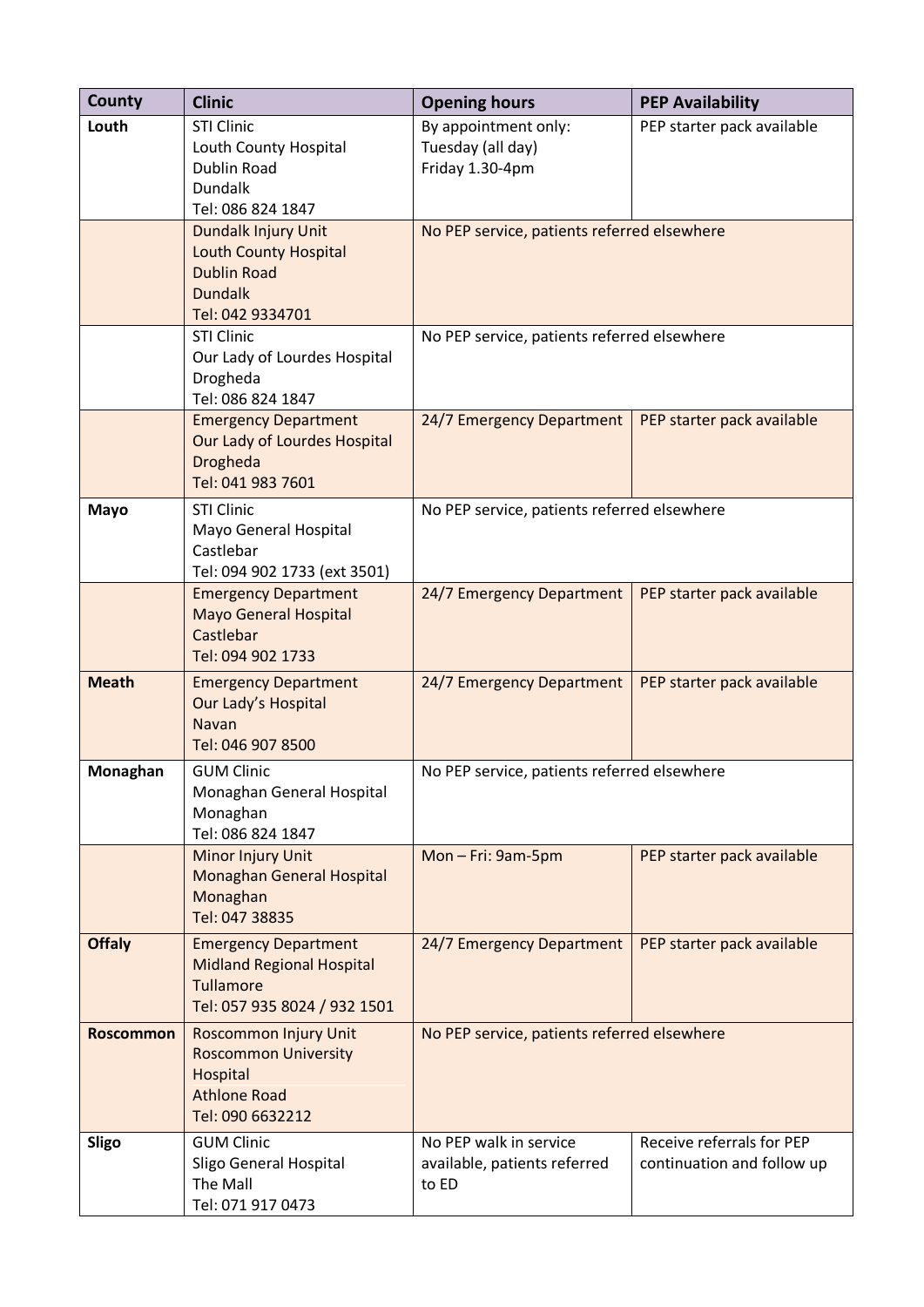| County                    | <b>Clinic</b>                                                                                                                                                                                             | <b>Opening hours</b>                                                                                             | <b>PEP Availability</b>                                                                      |
|---------------------------|-----------------------------------------------------------------------------------------------------------------------------------------------------------------------------------------------------------|------------------------------------------------------------------------------------------------------------------|----------------------------------------------------------------------------------------------|
| <b>Sligo</b><br>continued | <b>Emergency Department</b><br><b>Sligo General Hospital</b><br><b>The Mall</b>                                                                                                                           | 24/7 Emergency Department                                                                                        | PEP starter pack available                                                                   |
|                           | Tel: 071 917 1111                                                                                                                                                                                         |                                                                                                                  |                                                                                              |
| <b>Tipperary</b>          | <b>STI Clinic</b><br>South Tipperary General<br>Hospital<br>Clonmel<br>Tel: 051 842 646                                                                                                                   | PEP service available by appointment at Waterford clinic,<br>call contact number to make arrangements to be seen |                                                                                              |
|                           | <b>Emergency Department</b><br><b>South Tipperary General</b><br>Hospital<br>Clonmel<br>Tel: 052 617 7000                                                                                                 | 24/7 Emergency Department                                                                                        | PEP starter pack available                                                                   |
|                           | <b>STI Clinic</b><br>University Hospital Nenagh<br>Tel: 061 482 382                                                                                                                                       | By appointment only:<br>Wed: $2 - 5$ pm                                                                          | Attend ED for starter pack,<br>then referral to STI clinic for<br>continuation and follow up |
|                           | Nenagh Injury Unit<br>Tyone<br>Nenagh<br>Tel: 067 42311                                                                                                                                                   | Staff only - members of the public referred to STI clinics in<br>Nenagh or UHL, or to ED in UHL                  |                                                                                              |
| Waterford                 | <b>STI Clinic</b><br>University Hospital Waterford<br>Dunmore Road<br>Tel: 051 842 646                                                                                                                    | PEP service by appointment only, call contact number to<br>make arrangements to be seen                          |                                                                                              |
|                           | <b>Emergency Department</b><br><b>University Hospital Waterford</b><br><b>Dunmore Road</b><br>Tel: 051 848 000                                                                                            | 24/7 Emergency Department                                                                                        | PEP starter pack available                                                                   |
|                           | <b>Sexual Assault Treatment Unit</b><br><b>University Hospital Waterford</b><br><b>Dunmore Road</b><br>Tel: 051 842157<br>wrh.satu@hse.ie<br>Out of hours tel: 051 848000<br><b>Nurse Manager on duty</b> | 24/7 Sexual assault cases<br>only                                                                                | PEP starter pack available                                                                   |
| Westmeath                 | <b>STI Clinic</b><br>Regional Hospital Mullingar<br>Longford Road<br>Mullingar<br>Tel: 086 416 9830                                                                                                       | <b>CLOSED</b>                                                                                                    |                                                                                              |
|                           | <b>Emergency Department</b><br><b>Midland Regional Hospital</b><br>Longford Road<br><b>Mullingar</b><br>Tel: 044 934 0221                                                                                 | 24/7 Emergency Department                                                                                        | PEP starter pack available                                                                   |
|                           | <b>Sexual Assault Treatment Unit</b><br><b>Midland Regional Hospital</b><br>Longford Road<br><b>Mullingar</b><br>Tel: 044 9394239 /086                                                                    | 24/7 Sexual assault cases<br>only                                                                                | PEP starter pack available                                                                   |